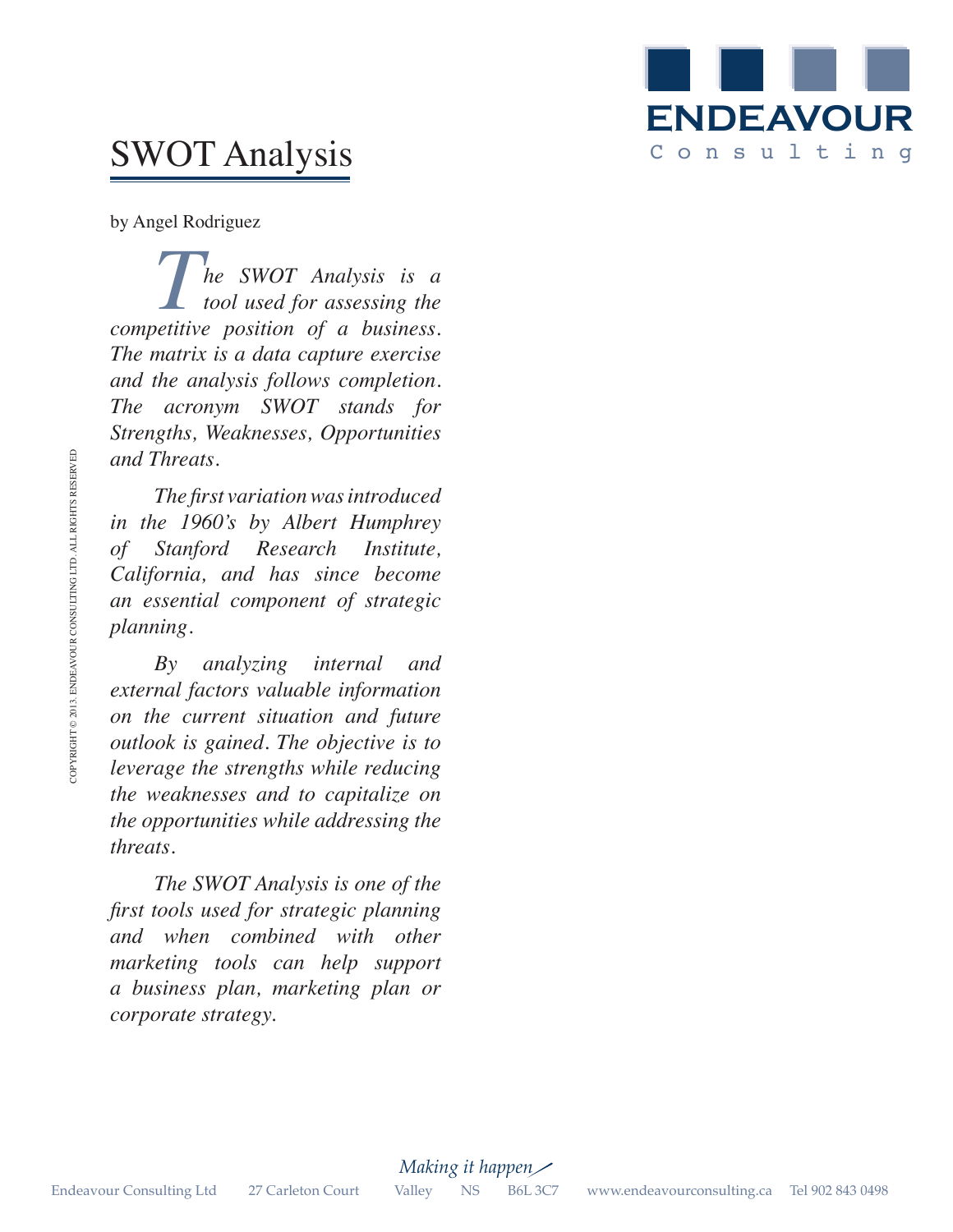

# SWOT Analysis

The SWOT Analysis, first introduced<br>in the 1960's by Albert Humphrey, is often the first tool used to assess the current competitiveness of a business by measuring its Strengths, Weaknesses, Opportunities and Threats (SWOT). The analysis that follows helps create and support key strategic objectives. The matrix has four quadrants, as shown in *Figure 1*. The top two, Strengths and Weaknesses, focus on internal factors and the bottom two, Opportunities and Threats, focus on external factors. The flexibility of the matrix also allows for the left to represent positive influences and the right negative influences. Collecting the data for each quadrant enables completion of the matrix and provides a snapshot of the current and future outlook. It begins with an internal evaluation of the current Strengths and Weaknesses within control of business. This is followed by an external evaluation of the future Opportunities and Threats. These are forward looking external views of the environment in which the business operates, and as such where there is less control, if any. Entertain, Toots on external factors. The metric is the corporation consulting that for the property positive influences and the computation Court Valley of the matrix and provides a sampleot of the "function" Court Valle

#### *STRENGTHS Internal Evaluation - Positive Influence \**

These are the resources and capabilities that need to be leveraged and put to best use. They also help capitalize on the Opportunities, hence why it is above Opportunities in the matrix. They are measured in relation to the competition. These internal characteristics have a positive effect on the business. The business has direct control over these characteristics and they can be tangible or non tangible. Examples of strengths may include Management, Price, Quality, Resources, People, Capabilities and Innovation.

#### *WEAKNESSES Internal Evaluation - Negative Influence !*

Again internal, but these characteristics will hinder performance. The business has a high degree of control over them and can take actions to reduce the negative effect they have. Reducing the consequences of weaknesses can limit the severity of the threats, hence why they are above them in the matrix. Examples of weaknesses may include Management, Finances, Reputation, Process, Marketing and Strategy.

### *OPPORTUNITIES*

*External Evaluation - Positive Influence \**

These are forward looking and where future growth lies. As with Strengths, these have a positive effect and where the value for the business is achieved. Examples of opportunities may include Change in trends, Competitor Weaknesses, Technological Development, New Markets, Import, Export and untapped Customer Needs.

#### *THREATS External Evaluation - Negative Influence !*

Like Weaknesses these have a negative effect. Whilst not under direct control of the business they still need to be addressed in some way. If a threat becomes too severe a change in strategy may be required. Examples of threats may include Society, Technology, Economy, Environment, Politics, Changing Markets and Competitor Activity.

The true value of the SWOT matrix is revealed after completion and when measured in relation to the environment in which the business operates. Further questions will arise, prompting further analysis. This flexible data capture transformed in to information is why it has stood the test of time and is still used by some of the most successful companies.